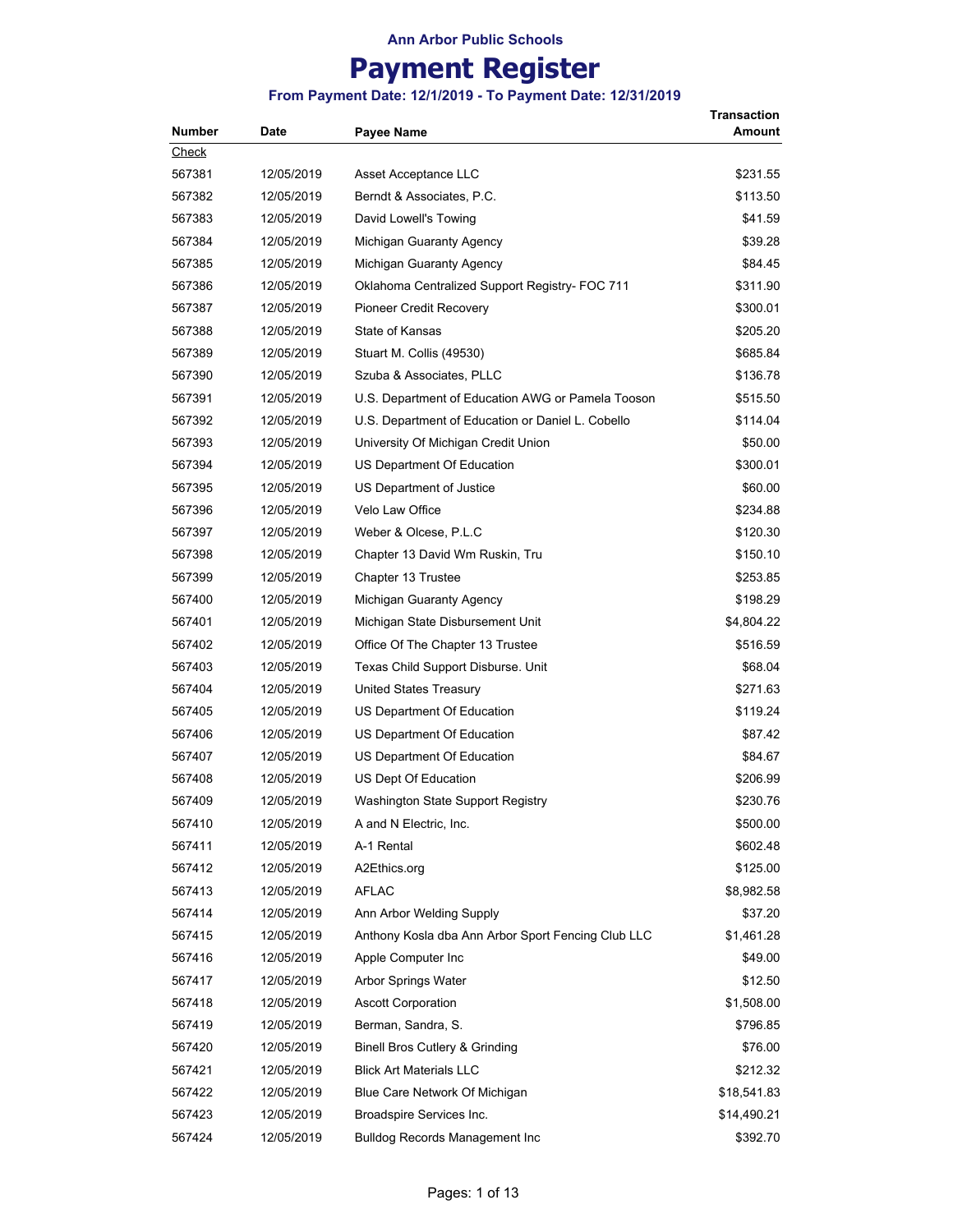|        |            | From Payment Date: 12/1/2019 - To Payment Date: 12/31/2019 |              |
|--------|------------|------------------------------------------------------------|--------------|
| 567425 | 12/05/2019 | Busch's Valuland-Main St                                   | \$101.24     |
| 567426 | 12/05/2019 | BWB Reasonable and Reliable Transportation LLC             | \$16,894.00  |
| 567427 | 12/05/2019 | Care Transport Inc.                                        | \$19,202.05  |
| 567428 | 12/05/2019 | Cassandra Benion DBA ECT - Educate, Consult, Train         | \$2,600.00   |
| 567429 | 12/05/2019 | <b>CDW Government LLC</b>                                  | \$4,968.15   |
| 567430 | 12/05/2019 | Central Michigan Paper (cmp)                               | \$1,168.00   |
| 567431 | 12/05/2019 | Chords, Inc; Therapy Travelers                             | \$518.00     |
| 567432 | 12/05/2019 | City Of Ann Arbor Police Dept.                             | \$1,249.92   |
| 567433 | 12/05/2019 | Clark Hill PLLC                                            | \$11,378.20  |
| 567434 | 12/05/2019 | Collins And Blaha, P.C.                                    | \$88,713.00  |
| 567435 | 12/05/2019 | Colman Wolf Supply Company                                 | \$5,745.32   |
| 567436 | 12/05/2019 | Compass Group, DBA Chartwells K-12                         | \$418,894.48 |
| 567437 | 12/05/2019 | <b>Constellation New Energy Gas</b>                        | \$23,198.35  |
| 567438 | 12/05/2019 | Corporate Travel Services, Inc.                            | \$1,239.00   |
| 567439 | 12/05/2019 | Cumberland Therapy Services, LLC                           | \$21,139.80  |
| 567440 | 12/05/2019 | David Poole DBA D Poole                                    | \$11,000.00  |
| 567441 | 12/05/2019 | Davis Vision                                               | \$6,253.42   |
| 567442 | 12/05/2019 | DDI, Inc.                                                  | \$720.11     |
| 567443 | 12/05/2019 | Deaf Community Advocacy Network                            | \$1,788.75   |
| 567444 | 12/05/2019 | Demco, Inc.                                                | \$43.55      |
| 567445 | 12/05/2019 | Detroit Edison Or Dte Energy                               | \$173,248.20 |
| 567446 | 12/05/2019 | Detroit Tigers Group Sales                                 | \$100.00     |
| 567447 | 12/05/2019 | Discount School Supply                                     | \$322.76     |
| 567448 | 12/05/2019 | <b>Discount School Supply</b>                              | \$64.55      |
| 567449 | 12/05/2019 | Distributive Education Clubs Of America (deca Inc          | \$272.00     |
| 567450 | 12/05/2019 | Dollar Bill Copying                                        | \$69.07      |
| 567451 | 12/05/2019 | Dte Energy                                                 | \$11,067.35  |
| 567452 | 12/05/2019 | Ecolab                                                     | \$50.74      |
| 567453 | 12/05/2019 | <b>Edmondson Security Solutions</b>                        | \$2,369.00   |
| 567454 | 12/05/2019 | Enterprise Rent-A-Car                                      | \$1,994.32   |
| 567455 | 12/05/2019 | Excel Enrichment II LLC, DBA Nuts About Science            | \$1,852.53   |
| 567456 | 12/05/2019 | Fedel, Joseph Michael                                      | \$522.77     |
| 567457 | 12/05/2019 | Ferguson Enterprises, Inc.                                 | \$77.49      |
| 567458 | 12/05/2019 | <b>Fisher Scientific</b>                                   | \$659.28     |
| 567459 | 12/05/2019 | Flipside Art Studio, LLC                                   | \$3,400.84   |
| 567460 | 12/05/2019 | Follett School Solutions, Inc.                             | \$1,423.19   |
| 567461 | 12/05/2019 | Gary Vartanian dba Alignment Yoga                          | \$207.19     |
| 567462 | 12/05/2019 | Getaway Tours Inc                                          | \$995.00     |
| 567463 | 12/05/2019 | Gordon Food Service                                        | \$1,458.95   |
| 567464 | 12/05/2019 | Goyette Mechanical Co                                      | \$52,339.82  |
| 567465 | 12/05/2019 | Gradwohl, Anna, Kristine                                   | \$2,829.78   |
| 567466 | 12/05/2019 | Grainger                                                   | \$7,245.00   |
| 567467 | 12/05/2019 | Great Lakes Hotel Supply Company                           | \$32,448.00  |
| 567468 | 12/05/2019 | Grek Powers dba G-Powers Training                          | \$8,232.91   |
| 567469 | 12/05/2019 | Hal Leonard Corporation                                    | \$147.49     |
| 567470 | 12/05/2019 | Heinemann Greenwood Publishing                             | \$783.77     |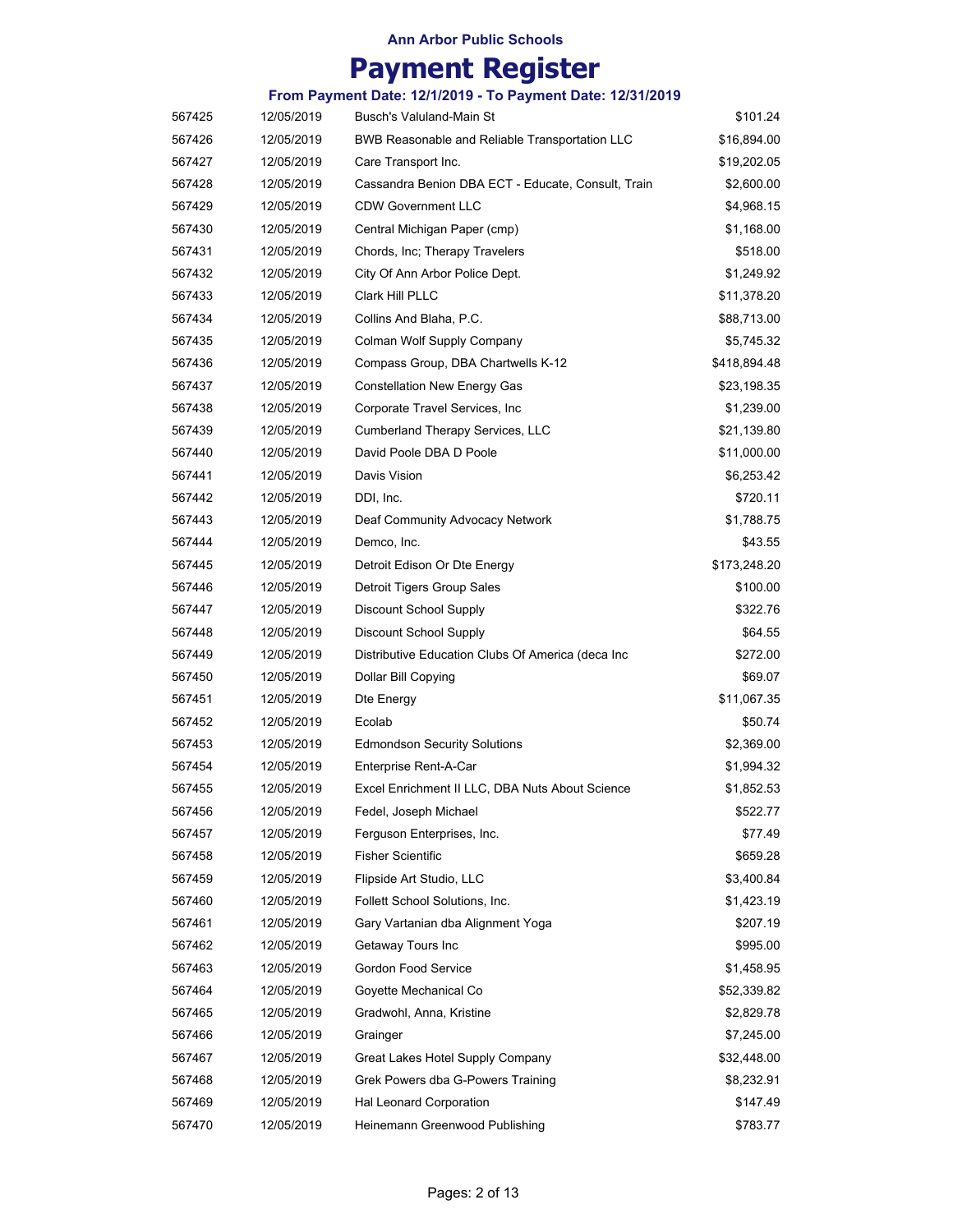|        |            | From Payment Date: 12/1/2019 - To Payment Date: 12/31/2019 |              |
|--------|------------|------------------------------------------------------------|--------------|
| 567471 | 12/05/2019 | Henig Yogalona LLC                                         | \$372.06     |
| 567472 | 12/05/2019 | Herald Publishing-Commercial Pcard - Printing              | \$525.00     |
| 567473 | 12/05/2019 | Hinman, George, L.                                         | \$400.00     |
| 567474 | 12/05/2019 | Inspired By Science, LLC                                   | \$9,705.87   |
| 567475 | 12/05/2019 | J W Pepper & Sons, Inc.                                    | \$214.99     |
| 567476 | 12/05/2019 | J.C. Ehrlich Pest Control                                  | \$2,339.00   |
| 567477 | 12/05/2019 | James Lee Michaels DBA Avery Systems                       | \$1,920.00   |
| 567478 | 12/05/2019 | Jensen, Dale DBA Michigan Feldenkrais                      | \$844.37     |
| 567479 | 12/05/2019 | Jewish Family Services Of Washtenaw Cty Inc.               | \$10,905.00  |
| 567480 | 12/05/2019 | Judith Ann Coucouvanis Csc                                 | \$350.00     |
| 567481 | 12/05/2019 | Junior Library Guild                                       | \$1,630.80   |
| 567482 | 12/05/2019 | Kolossos Printing                                          | \$268.00     |
| 567483 | 12/05/2019 | Lakeshore Learning Materials                               | \$457.54     |
| 567484 | 12/05/2019 | Landy, Aaron, A                                            | \$640.00     |
| 567485 | 12/05/2019 | Let's Go Transportation Services                           | \$20,269.25  |
| 567486 | 12/05/2019 | <b>Lightning Robotics</b>                                  | \$210.00     |
| 567487 | 12/05/2019 | Little Caesars Pizza                                       | \$358.38     |
| 567488 | 12/05/2019 | Mea Financial Services Inc. Group Term Life                | \$8,053.84   |
| 567489 | 12/05/2019 | Medco Supply Co (lockbox) Or Masune & Surgical S           | \$95.79      |
| 567490 | 12/05/2019 | <b>Meridian Winds LLC</b>                                  | \$2,159.00   |
| 567491 | 12/05/2019 | Michigan DECA                                              | \$2,448.00   |
| 567492 | 12/05/2019 | Michigan Interpreting Services, Inc.                       | \$4,200.00   |
| 567493 | 12/05/2019 | Michigan Science Olympiad                                  | \$310.00     |
| 567494 | 12/05/2019 | Mitchell, Harmony, Tynisha                                 | \$130.00     |
| 567495 | 12/05/2019 | Msboa - Treasurer District 12 Mi Schl Band & Orche         | \$185.00     |
| 567496 | 12/05/2019 | <b>Musical Resources</b>                                   | \$343.88     |
| 567497 | 12/05/2019 | National Council Of Teachers Of English                    | \$125.00     |
| 567498 | 12/05/2019 | National Express Durham Holding Corp/DBA Trinity           | \$955,008.26 |
| 567499 | 12/05/2019 | NUCO2 Inc                                                  | \$1,015.37   |
| 567500 | 12/05/2019 | Office Depot                                               | \$7,287.36   |
| 567501 | 12/05/2019 | Platt Laundromat, LLC                                      | \$189.00     |
| 567502 | 12/05/2019 | <b>Positive Promotions</b>                                 | \$211.60     |
| 567503 | 12/05/2019 | Presidio Infrastructure Solutions LLC                      | \$24,054.00  |
| 567504 | 12/05/2019 | Professional Outreach Counseling Services                  | \$2,400.00   |
| 567505 | 12/05/2019 | Project Grow, Inc.                                         | \$780.85     |
| 567506 | 12/05/2019 | Promote Marketing Concepts, Inc.                           | \$1,179.20   |
| 567507 | 12/05/2019 | <b>Quill Corporation</b>                                   | \$687.83     |
| 567508 | 12/05/2019 | <b>Quill Corporation</b>                                   | \$6,054.24   |
| 567509 | 12/05/2019 | Raney & Alexander                                          | \$2,450.00   |
| 567510 | 12/05/2019 | RKA Petroleum Companies, Inc.                              | \$26,531.78  |
| 567511 | 12/05/2019 | Rosaen, Katelend, E.                                       | \$749.25     |
| 567512 | 12/05/2019 | S & S Worldwide, Inc.                                      | \$125.69     |
| 567513 | 12/05/2019 | School Specialty Inc*                                      | \$1,287.91   |
| 567514 | 12/05/2019 | Soliant Health                                             | \$5,580.00   |
| 567515 | 12/05/2019 | SP Designs & Manufacturing Inc.                            | \$1,030.10   |
| 567516 | 12/05/2019 | Spencer C. Michaud                                         | \$946.48     |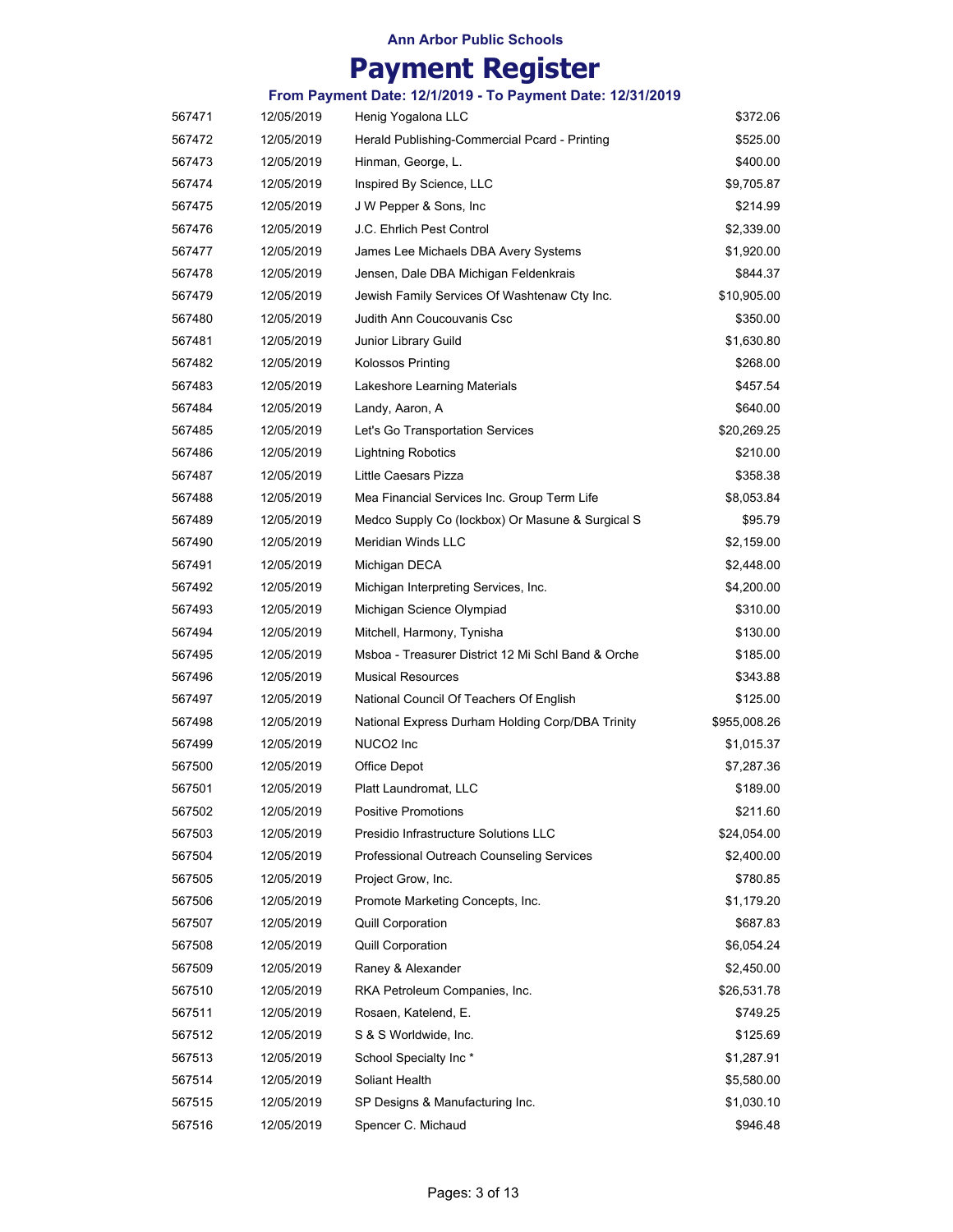# **Payment Register**

| 567517 | 12/05/2019               | <b>Stadium Trophy</b>                            | \$248.71               |
|--------|--------------------------|--------------------------------------------------|------------------------|
| 567518 | 12/05/2019               | Staples Advantage                                | \$731.14               |
| 567519 | 12/05/2019               | Still Mountain Buddhist Meditation Center        | \$522.87               |
| 567520 | 12/05/2019               | Stone House Oven                                 | \$450.00               |
| 567521 | 12/05/2019               | <b>Sunbelt Staffing</b>                          | \$5,126.50             |
| 567522 | 12/05/2019               | Sunglo Restoration Svcs Inc                      | \$724.33               |
| 567523 | 12/05/2019               | Sweetwater Music Education Technology            | \$3,165.00             |
| 567524 | 12/05/2019               | Tango Experience - Ann Arbor, LLC                | \$1,099.87             |
| 567525 | 12/05/2019               | The Enrico Group                                 | \$266.00               |
| 567526 | 12/05/2019               | The Heaney Group                                 | \$2,371.90             |
| 567527 | 12/05/2019               | The Sherwin-Williams Company                     | \$440.63               |
| 567528 | 12/05/2019               | Therapy Shoppe Inc.                              | \$210.51               |
| 567529 | 12/05/2019               | <b>Time For Kids</b>                             | \$287.10               |
| 567530 | 12/05/2019               | Troxell Communications, Inc.                     | \$952.00               |
| 567531 | 12/05/2019               | U Of M Varsity Tennis Center                     | \$7,596.72             |
| 567532 | 12/05/2019               | Unit Packaging                                   | \$1,989.27             |
| 567533 | 12/05/2019               | United Sonz Inc.                                 | \$2,690.00             |
| 567534 | 12/05/2019               | <b>University Translator Services</b>            | \$1,264.79             |
| 567535 | 12/05/2019               | US Foods, Inc.                                   | \$198.00               |
| 567536 | 12/05/2019               | Video And Internet Stuff, Llc                    | \$1,342.50             |
| 567537 | 12/05/2019               | <b>Washtenaw Communications</b>                  | \$225.45               |
| 567538 | 12/05/2019               | Washtenaw Intermediate School District           | \$1,470.00             |
| 567539 | 12/05/2019               | Waste Management                                 | \$946.90               |
| 567540 | 12/05/2019               | Paradigm Equities Inc                            | \$7,910.08             |
| 567541 | 12/05/2019               | Bednar, Aimee                                    | \$170.62               |
| 567542 | 12/05/2019               | Hechang, Zou                                     | \$308.50               |
| 567543 | 12/05/2019               | Zou, Hechang                                     | \$50.00                |
| 567544 | 12/12/2019               | 4imprint, Inc.                                   | \$302.27               |
| 567545 | 12/12/2019               | A and N Electric, Inc.                           | \$8,500.00             |
| 567546 | 12/12/2019               | Abigail Anne Humphrey                            | \$803.73               |
| 567547 | 12/12/2019               | ABM Industry Groups, LLC                         | \$1,011,722.91         |
| 567548 | 12/12/2019               | Addington, Sara                                  | \$591.46               |
| 567549 | 12/12/2019               | Aero Filter, Inc.                                | \$29,793.99            |
| 567550 | 12/12/2019               | <b>AM Services</b>                               | \$55.00                |
| 567551 | 12/12/2019               | AMF Bowling Centers, Inc.                        | \$491.33               |
| 567552 | 12/12/2019               | Andersen Material Handling                       | \$136.52               |
| 567553 | 12/12/2019               | Ann Arbor Center For Independent Living          | \$9,800.00             |
| 567554 | 12/12/2019               | Apex Learning Inc                                | \$850.00               |
| 567555 | 12/12/2019               | Applied Imaging                                  | \$36,568.99            |
| 567556 | 12/12/2019               | <b>Arbor Chess</b>                               | \$10,526.32            |
|        |                          |                                                  |                        |
| 567557 | 12/12/2019<br>12/12/2019 | Arbor Springs Water<br><b>Ascott Corporation</b> | \$155.00<br>\$2,634.00 |
| 567558 |                          |                                                  |                        |
| 567559 | 12/12/2019               | Atlas Wholesale Food Company                     | \$456.08               |
| 567560 | 12/12/2019               | Balance Point Fitness / PKSA Ann Arbor, LLC      | \$2,439.67             |
| 567561 | 12/12/2019               | Baruzzini Aquatics                               | \$6,950.00             |
| 567562 | 12/12/2019               | Berry, Natalie, Jacquelyn                        | \$327.18               |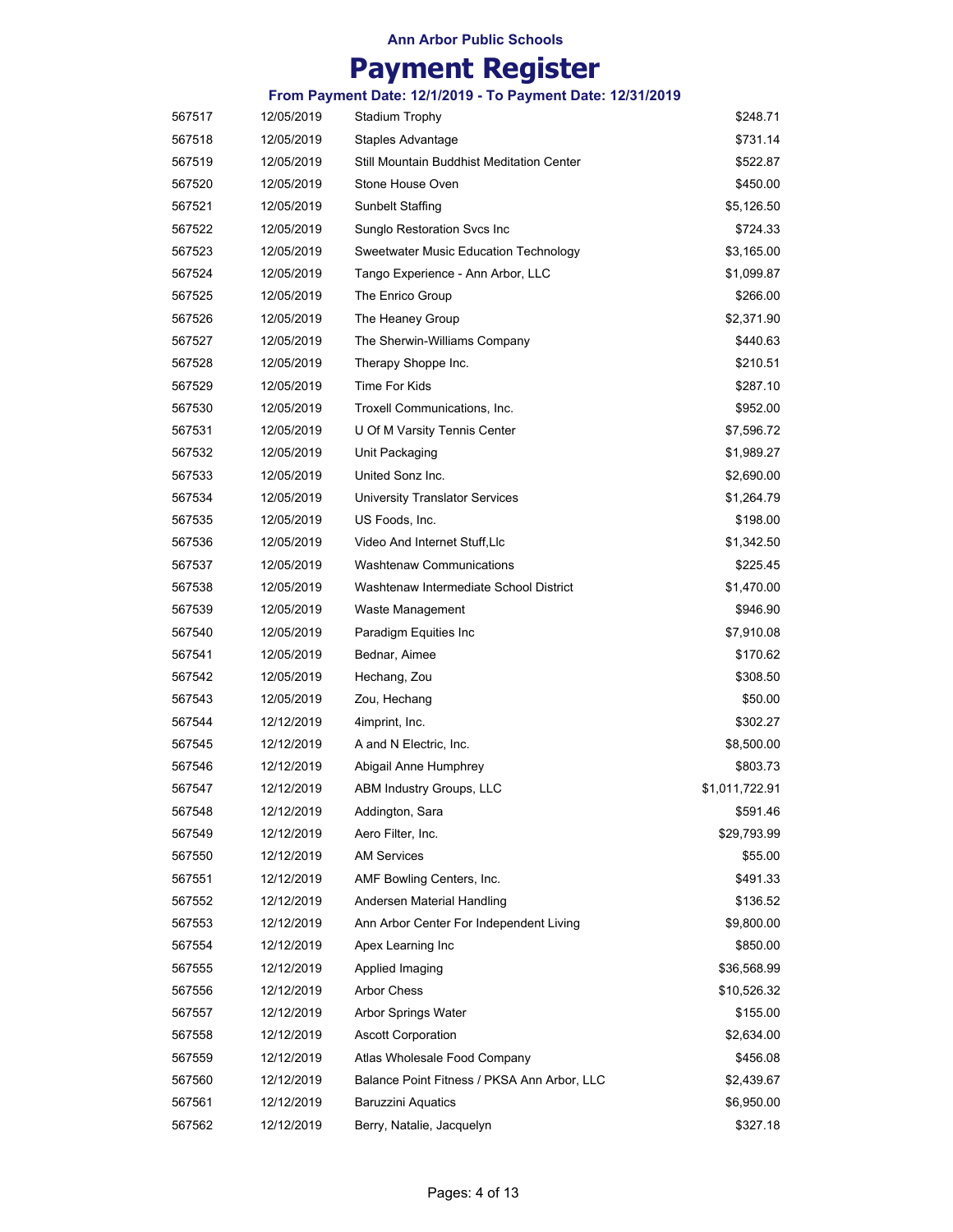|        |            | From Payment Date: 12/1/2019 - To Payment Date: 12/31/2019 |             |
|--------|------------|------------------------------------------------------------|-------------|
| 567563 | 12/12/2019 | <b>Binell Bros Cutlery &amp; Grinding</b>                  | \$121.00    |
| 567564 | 12/12/2019 | <b>Blick Art Materials LLC</b>                             | \$641.35    |
| 567565 | 12/12/2019 | <b>Bloomfield Hills Schools</b>                            | \$100.00    |
| 567566 | 12/12/2019 | Bodies In Balance Fitness Studio                           | \$290.02    |
| 567567 | 12/12/2019 | Bourne, Lindy-Ann                                          | \$1,322.46  |
| 567568 | 12/12/2019 | Busch's Valuland-Main St                                   | \$372.15    |
| 567569 | 12/12/2019 | Carl Gunderson Dba Simply Holistic Fitn                    | \$6,045.37  |
| 567570 | 12/12/2019 | <b>Carpentry Concepts &amp; Ceilings</b>                   | \$1,214.87  |
| 567571 | 12/12/2019 | Carter, Scott                                              | \$1,388.25  |
| 567572 | 12/12/2019 | Cendrowski, Chelsea                                        | \$4,079.10  |
| 567573 | 12/12/2019 | Cengage Learning                                           | \$1,191.85  |
| 567574 | 12/12/2019 | Central Michigan Paper (cmp)                               | \$1,070.00  |
| 567575 | 12/12/2019 | Chords, Inc; Therapy Travelers                             | \$19,432.00 |
| 567576 | 12/12/2019 | Cintas                                                     | \$44,218.29 |
| 567577 | 12/12/2019 | City Of Ann Arbor Treasurer                                | \$300.00    |
| 567578 | 12/12/2019 | Cleanlites Recycling, Inc.                                 | \$488.86    |
| 567579 | 12/12/2019 | Colman Wolf Supply Company                                 | \$14,576.00 |
| 567580 | 12/12/2019 | Complete Production System Inc                             | \$320.64    |
| 567581 | 12/12/2019 | Corrigan Enterprises, Inc dba Corrigan Oil II, Inc         | \$283.22    |
| 567582 | 12/12/2019 | Coxen, Tammy                                               | \$512.27    |
| 567583 | 12/12/2019 | Crick Software, Inc.                                       | \$50.00     |
| 567584 | 12/12/2019 | Crisis Prevention Institute Inc.                           | \$3,840.00  |
| 567585 | 12/12/2019 | <b>Cumberland Therapy Services, LLC</b>                    | \$6,285.00  |
| 567586 | 12/12/2019 | D.J. Conley Associates Inc.                                | \$6,916.37  |
| 567587 | 12/12/2019 | Deaf Community Advocacy Network                            | \$3,217.50  |
| 567588 | 12/12/2019 | Depcon, Inc.                                               | \$6,974.00  |
| 567589 | 12/12/2019 | Detroit Edison Or Dte Energy                               | \$1,307.14  |
| 567590 | 12/12/2019 | Dihydro Services Inc                                       | \$212.00    |
| 567591 | 12/12/2019 | Discount School Supply                                     | \$71.11     |
| 567592 | 12/12/2019 | Dollar Bill Copying                                        | \$4,231.25  |
| 567593 | 12/12/2019 | Don Johnston Inc                                           | \$432.00    |
| 567594 | 12/12/2019 | Dorian L Deaver                                            | \$490.54    |
| 567595 | 12/12/2019 | Edward John Wyman                                          | \$1,100.00  |
| 567596 | 12/12/2019 | Eidex LLC                                                  | \$38,088.00 |
| 567597 | 12/12/2019 | England, Kallie                                            | \$721.84    |
| 567598 | 12/12/2019 | Enterprise Rent-A-Car                                      | \$662.35    |
| 567599 | 12/12/2019 | Environmental Consulting & Tech. Inc-ECT                   | \$8,135.75  |
| 567600 | 12/12/2019 | Everyday Speech LLC                                        | \$199.00    |
| 567601 | 12/12/2019 | Ferguson Enterprises, Inc.                                 | \$939.50    |
| 567602 | 12/12/2019 | Flipside Art Studio, LLC                                   | \$2,824.44  |
| 567603 | 12/12/2019 | Follett School Solutions, Inc.                             | \$557.19    |
| 567604 | 12/12/2019 | Foresite Design, Inc.                                      | \$4,320.00  |
| 567605 | 12/12/2019 | <b>Foundation Building Materials</b>                       | \$806.40    |
| 567606 | 12/12/2019 | Francesca Gitschlag                                        | \$506.08    |
| 567607 | 12/12/2019 | Fun and Function                                           | \$427.74    |
| 567608 | 12/12/2019 | Geraldine Powell                                           | \$4,822.10  |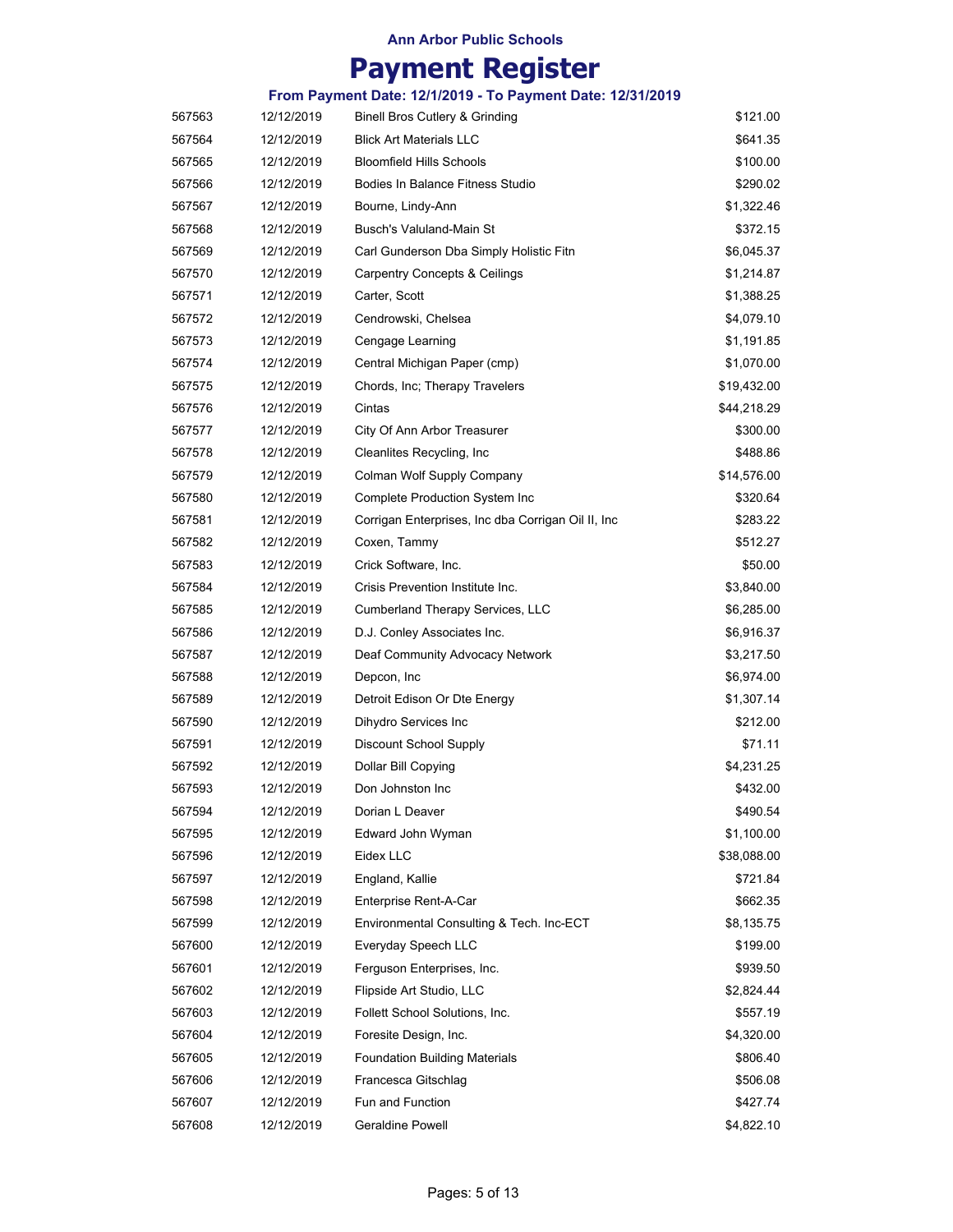# **Payment Register**

| 567609 | 12/12/2019 | Giordani, James                                    | \$705.00    |
|--------|------------|----------------------------------------------------|-------------|
| 567610 | 12/12/2019 | Gordon Food Service                                | \$2,344.47  |
| 567611 | 12/12/2019 | Gradwohl, Anna, Kristine                           | \$809.50    |
| 567612 | 12/12/2019 | Grainger                                           | \$2,349.13  |
| 567613 | 12/12/2019 | Great Lakes Coca-Cola Bottling, LLC                | \$285.55    |
| 567614 | 12/12/2019 | Great Lakes Environmental Service, Inc.            | \$77,608.80 |
| 567615 | 12/12/2019 | Great Lakes Taiko Center, LLC                      | \$1,339.71  |
| 567616 | 12/12/2019 | Green Apple Garden Playschools                     | \$1,760.00  |
| 567617 | 12/12/2019 | Greene, Colleen, Mary                              | \$322.48    |
| 567618 | 12/12/2019 | Grek Powers dba G-Powers Training                  | \$2,312.70  |
| 567619 | 12/12/2019 | H.V. Burton Company                                | \$17,842.17 |
| 567620 | 12/12/2019 | Hagadone LLC                                       | \$2,223.06  |
| 567621 | 12/12/2019 | <b>Handwritng Without Tears</b>                    | \$220.00    |
| 567622 | 12/12/2019 | Hewitt's Music, Inc.                               | \$3.50      |
| 567623 | 12/12/2019 | Hocking, Lucinda, Lee                              | \$1,095.99  |
| 567624 | 12/12/2019 | Howlett Lock and Door, Inc.                        | \$253.00    |
| 567625 | 12/12/2019 | Hudson, Melissa                                    | \$3,986.26  |
| 567626 | 12/12/2019 | Hugh O'Brian Youth Leadership HOBY                 | \$225.00    |
| 567627 | 12/12/2019 | Hulings and Associate, LLC                         | \$1,393.14  |
| 567628 | 12/12/2019 | Hutmacher, Carey, Christine                        | \$1,190.49  |
| 567629 | 12/12/2019 | Idelle Hammond-Sass DBA Idelle Hammond-Sass Design | \$700.00    |
| 567630 | 12/12/2019 | <b>IDN- Hardware Sales Inc.</b>                    | \$10,851.00 |
| 567631 | 12/12/2019 | International Baccalaureate Organization           | \$159.00    |
| 567632 | 12/12/2019 | Ira Glovinsky, Ph.D.                               | \$1,880.00  |
| 567633 | 12/12/2019 | J W Pepper & Sons, Inc.                            | \$115.00    |
| 567634 | 12/12/2019 | Jackson Service Company                            | \$3,312.25  |
| 567635 | 12/12/2019 | James Lee Michaels DBA Avery Systems               | \$2,652.00  |
| 567636 | 12/12/2019 | JDRM Engineering, Inc.                             | \$1,750.00  |
| 567637 | 12/12/2019 | Johnstone Supply Detroit Group                     | \$567.28    |
| 567638 | 12/12/2019 | Kaplan Early Learning Co.                          | \$344.58    |
| 567639 | 12/12/2019 | Karen Alison Tenbrink                              | \$3,300.00  |
| 567640 | 12/12/2019 | Khalsa, Victoria                                   | \$1,876.85  |
| 567641 | 12/12/2019 | Kone Incorporated                                  | \$15,601.03 |
| 567642 | 12/12/2019 | Language Adventure, Inc.                           | \$6,255.50  |
| 567643 | 12/12/2019 | Learning From The Heart Llc                        | \$657.58    |
| 567644 | 12/12/2019 | LeVasseur, Christopher                             | \$45.00     |
| 567645 | 12/12/2019 | Lo, Hsiao-Wen                                      | \$210.79    |
| 567646 | 12/12/2019 | Lovin Comfort LLC                                  | \$1,625.06  |
| 567647 | 12/12/2019 | Lowe's Home Centers, Inc.                          | \$401.15    |
| 567648 | 12/12/2019 | Main Trophy Supply                                 | \$65.33     |
| 567649 | 12/12/2019 | Marygrove Awning Company                           | \$1,687.00  |
| 567650 | 12/12/2019 | Maurice Archer                                     | \$3,765.11  |
| 567651 | 12/12/2019 | Meridian Winds LLC                                 | \$58.97     |
| 567652 | 12/12/2019 | Metro Detroit Model United Nations Corporation     | \$200.00    |
| 567653 | 12/12/2019 | Metro Waste Service                                | \$1,700.00  |
| 567654 | 12/12/2019 | Michigan Assoc. of Superintendents & Admnistrators | \$170.00    |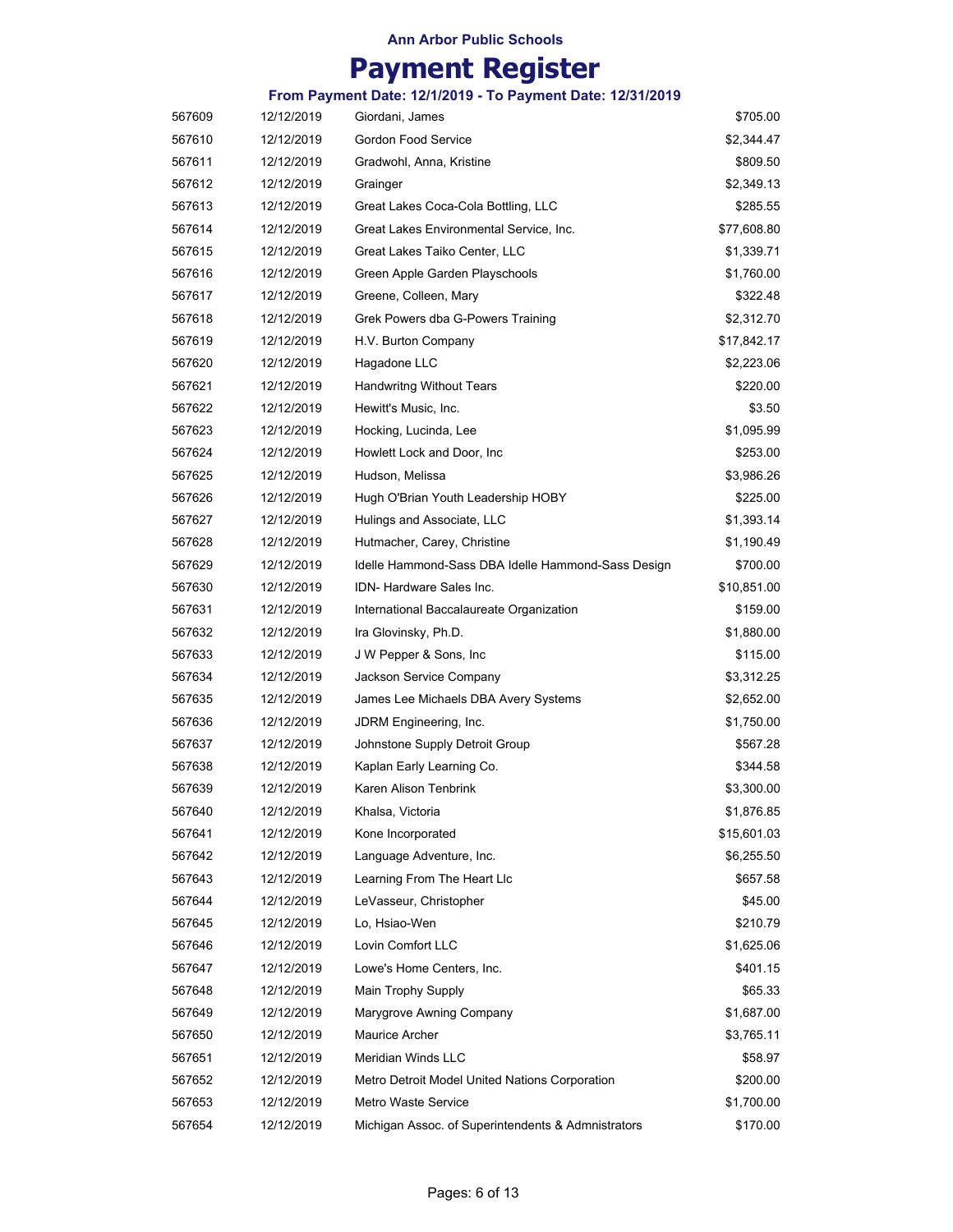|        |            | From Payment Date: 12/1/2019 - To Payment Date: 12/31/2019 |              |
|--------|------------|------------------------------------------------------------|--------------|
| 567655 | 12/12/2019 | Michigan Council for Exceptional Child                     | \$160.00     |
| 567656 | 12/12/2019 | Michigan Futsal Factory Academy, LLC                       | \$11,300.00  |
| 567657 | 12/12/2019 | Michigan Interpreting Services, Inc.                       | \$2,076.00   |
| 567658 | 12/12/2019 | Michigan Power Rodding, Inc.                               | \$901.00     |
| 567659 | 12/12/2019 | Music Theatre International                                | \$3,265.00   |
| 567660 | 12/12/2019 | Nancy Lybrink                                              | \$962.95     |
| 567661 | 12/12/2019 | Napa Auto Parts                                            | \$105.31     |
| 567662 | 12/12/2019 | National Express Durham Holding Corp/DBA Trinity           | \$673,986.29 |
| 567663 | 12/12/2019 | NCS Pearson, Inc.                                          | \$239.50     |
| 567664 | 12/12/2019 | Office Depot                                               | \$2,120.24   |
| 567665 | 12/12/2019 | Pioneer Valley Educational Press                           | \$3,543.75   |
| 567666 | 12/12/2019 | Play By Design, LLC                                        | \$21,600.00  |
| 567667 | 12/12/2019 | PowerSchool Group, LIC                                     | \$25,915.08  |
| 567668 | 12/12/2019 | Professional Outreach Counseling Services                  | \$6,375.00   |
| 567669 | 12/12/2019 | Project Lead The Way, Inc.                                 | \$4,165.00   |
| 567670 | 12/12/2019 | Psychological Assessment Resources, Inc.                   | \$85.00      |
| 567671 | 12/12/2019 | QBS, INC.                                                  | \$16.00      |
| 567672 | 12/12/2019 | <b>Quill Corporation</b>                                   | \$402.76     |
| 567673 | 12/12/2019 | Rayasam, Pradeepa                                          | \$623.52     |
| 567674 | 12/12/2019 | Raymond R Gentz                                            | \$495.00     |
| 567675 | 12/12/2019 | Real OT Solutions, Inc.                                    | \$559.00     |
| 567676 | 12/12/2019 | Regents of the University of Michigan                      | \$2,237.50   |
| 567677 | 12/12/2019 | Roberts Installation & Repair                              | \$1,083.00   |
| 567678 | 12/12/2019 | <b>Rovin Ceramics</b>                                      | \$460.00     |
| 567679 | 12/12/2019 | S & S Worldwide, Inc.                                      | \$309.48     |
| 567680 | 12/12/2019 | Safety Kleen                                               | \$223.50     |
| 567681 | 12/12/2019 | Sanchin Systems Inc. And The O.s.k.a.                      | \$587.46     |
| 567682 | 12/12/2019 | <b>Schertzing Communications LLC</b>                       | \$1,046.92   |
| 567683 | 12/12/2019 | Schmitz, Vicki                                             | \$146.25     |
| 567684 | 12/12/2019 | School Health Corporation                                  | \$827.94     |
| 567685 | 12/12/2019 | School Specialty Inc*                                      | \$646.03     |
| 567686 | 12/12/2019 | Securitas Security Services USA, Inc.                      | \$9,064.00   |
| 567687 | 12/12/2019 | Shamrock Floor Inc                                         | \$600.00     |
| 567688 | 12/12/2019 | Shar Products Co.                                          | \$607.98     |
| 567689 | 12/12/2019 | <b>SNO Sites</b>                                           | \$400.00     |
| 567690 | 12/12/2019 | Soliant Health                                             | \$7,995.00   |
| 567691 | 12/12/2019 | SP Designs & Manufacturing Inc.                            | \$64.80      |
| 567692 | 12/12/2019 | Stafford Building Products, Inc.                           | \$5,774.53   |
| 567693 | 12/12/2019 | Staples Advantage                                          | \$534.15     |
| 567694 | 12/12/2019 | State Of Michigan Labor And Economic G                     | \$960.00     |
| 567695 | 12/12/2019 | <b>Sunbelt Staffing</b>                                    | \$2,931.25   |
| 567696 | 12/12/2019 | Superior Groundcover Inc Groundcover Solution              | \$9,342.50   |
| 567697 | 12/12/2019 | <b>Talx Corporation</b>                                    | \$108.60     |
| 567698 | 12/12/2019 | Tamres Group, Inc.                                         | \$2,028.48   |
| 567699 | 12/12/2019 | Tango Experience - Ann Arbor, LLC                          | \$437.99     |
| 567700 | 12/12/2019 | Tech Mechanical, Inc                                       | \$57,048.15  |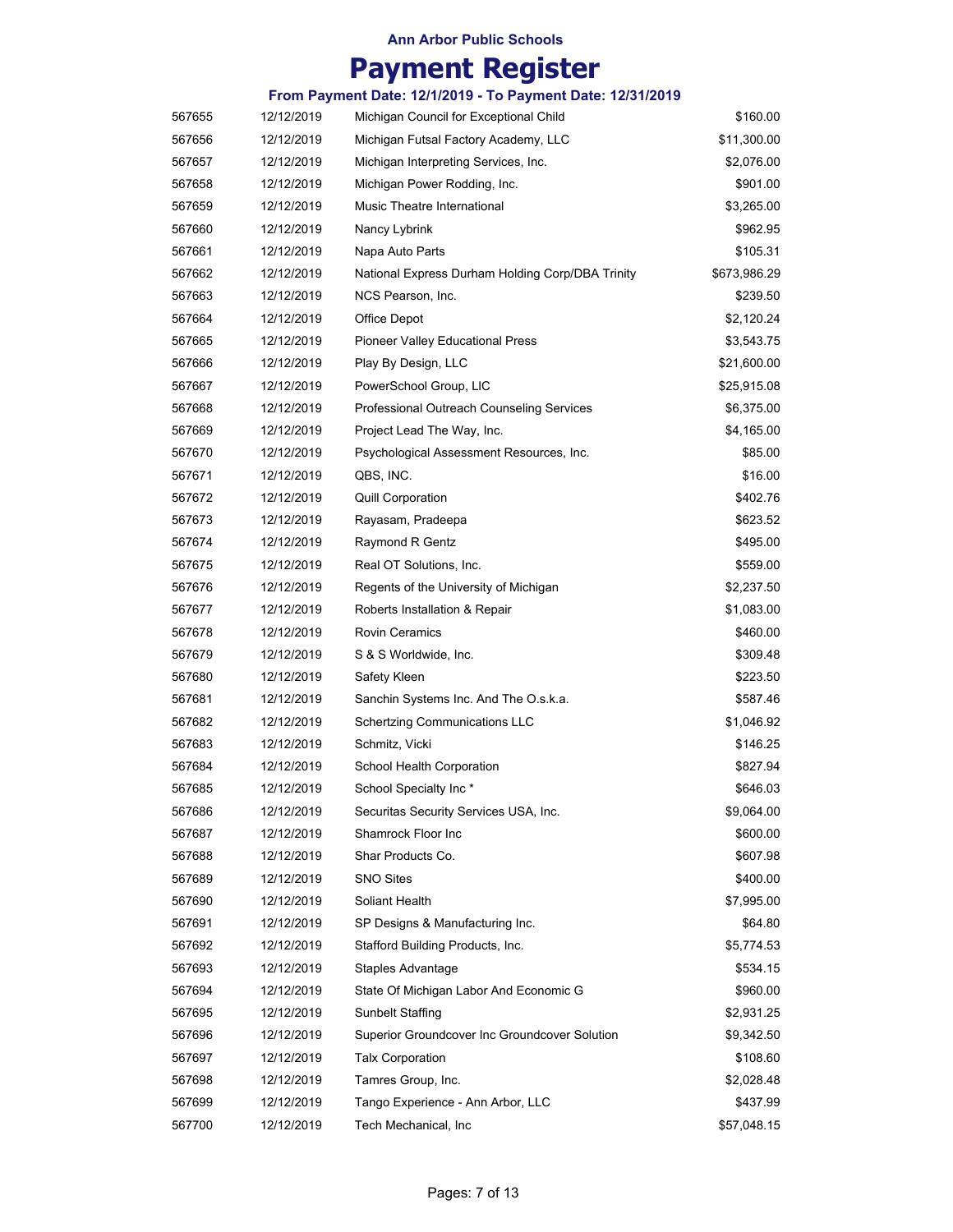|        |            | From Payment Date: 12/1/2019 - To Payment Date: 12/31/2019 |              |
|--------|------------|------------------------------------------------------------|--------------|
| 567701 | 12/12/2019 | The Davey Tree Expert Company                              | \$743,031.85 |
| 567702 | 12/12/2019 | The Polo Fields East LLC                                   | \$250.00     |
| 567703 | 12/12/2019 | The Sherwin-Williams Company                               | \$27.06      |
| 567704 | 12/12/2019 | Total Armored Car Service, Inc.                            | \$288.30     |
| 567705 | 12/12/2019 | <b>Treetown Murals LLC</b>                                 | \$2,367.81   |
| 567706 | 12/12/2019 | <b>Underground Printing</b>                                | \$688.50     |
| 567707 | 12/12/2019 | <b>University Musical Society</b>                          | \$376.00     |
| 567708 | 12/12/2019 | University Musical Society                                 | \$840.00     |
| 567709 | 12/12/2019 | <b>University Translator Services</b>                      | \$2,900.94   |
| 567710 | 12/12/2019 | US Foods, Inc.                                             | \$1,131.36   |
| 567711 | 12/12/2019 | Vesta Modular                                              | \$60,905.00  |
| 567712 | 12/12/2019 | Wasentha Young dba Peaceful Dragon School                  | \$372.95     |
| 567713 | 12/12/2019 | Washington Music Center                                    | \$869.78     |
| 567714 | 12/12/2019 | Washtenaw Cty Water Resources Commissioner                 | \$604.36     |
| 567715 | 12/12/2019 | Washtenaw Glass Co.                                        | \$1,014.52   |
| 567716 | 12/12/2019 | Washtenaw Intermediate School District                     | \$69.98      |
| 567717 | 12/12/2019 | <b>Washtenaw News Company</b>                              | \$259.00     |
| 567718 | 12/12/2019 | Wi Center For Educational Research                         | \$13,500.00  |
| 567719 | 12/12/2019 | WM G. Boales Associates Inc                                | \$1,561.48   |
| 567720 | 12/12/2019 | Wps Western Psychologica                                   | \$110.00     |
| 567721 | 12/12/2019 | <b>WT Cox Information Services</b>                         | \$262.54     |
| 567722 | 12/12/2019 | Lin, Yi-Ching                                              | \$200.00     |
| 567723 | 12/16/2019 | Toledo Science Center Imagination Station                  | \$340.20     |
| 567724 | 12/19/2019 | Asset Acceptance LLC                                       | \$198.36     |
| 567725 | 12/19/2019 | Berndt & Associates, P.C.                                  | \$113.80     |
| 567726 | 12/19/2019 | David Lowell's Towing                                      | \$41.58      |
| 567727 | 12/19/2019 | Davis Vision                                               | \$3,084.08   |
| 567728 | 12/19/2019 | Michigan Guaranty Agency                                   | \$84.45      |
| 567729 | 12/19/2019 | Oklahoma Centralized Support Registry- FOC 711             | \$311.90     |
| 567730 | 12/19/2019 | <b>Pioneer Credit Recovery</b>                             | \$300.01     |
| 567731 | 12/19/2019 | Set-Seg (Opt & Gtl)                                        | \$2,256.20   |
| 567732 | 12/19/2019 | State of Kansas                                            | \$205.20     |
| 567733 | 12/19/2019 | Stuart M. Collis (49530)                                   | \$721.64     |
| 567734 | 12/19/2019 | U.S. Department of Education AWG or Pamela Tooson          | \$499.69     |
| 567735 | 12/19/2019 | U.S. Department of Education or Daniel L. Cobello          | \$93.06      |
| 567736 | 12/19/2019 | University Of Michigan Credit Union                        | \$50.00      |
| 567737 | 12/19/2019 | Unum Life Insurance Company Of America                     | \$7,772.31   |
| 567738 | 12/19/2019 | Unum Long/Short Term Insurance Company Of America          | \$11,298.78  |
| 567739 | 12/19/2019 | US Department Of Education                                 | \$300.01     |
| 567740 | 12/19/2019 | US Department of Justice                                   | \$60.00      |
| 567741 | 12/19/2019 | Velo Law Office                                            | \$234.88     |
| 567742 | 12/19/2019 | Weber & Olcese, P.L.C                                      | \$120.28     |
| 567743 | 12/19/2019 | Chapter 13 David Wm Ruskin, Tru                            | \$150.10     |
| 567744 | 12/19/2019 | Chapter 13 Trustee                                         | \$253.85     |
| 567745 | 12/19/2019 | Michigan Guaranty Agency                                   | \$198.29     |
| 567746 | 12/19/2019 | Michigan State Disbursement Unit                           | \$4,787.96   |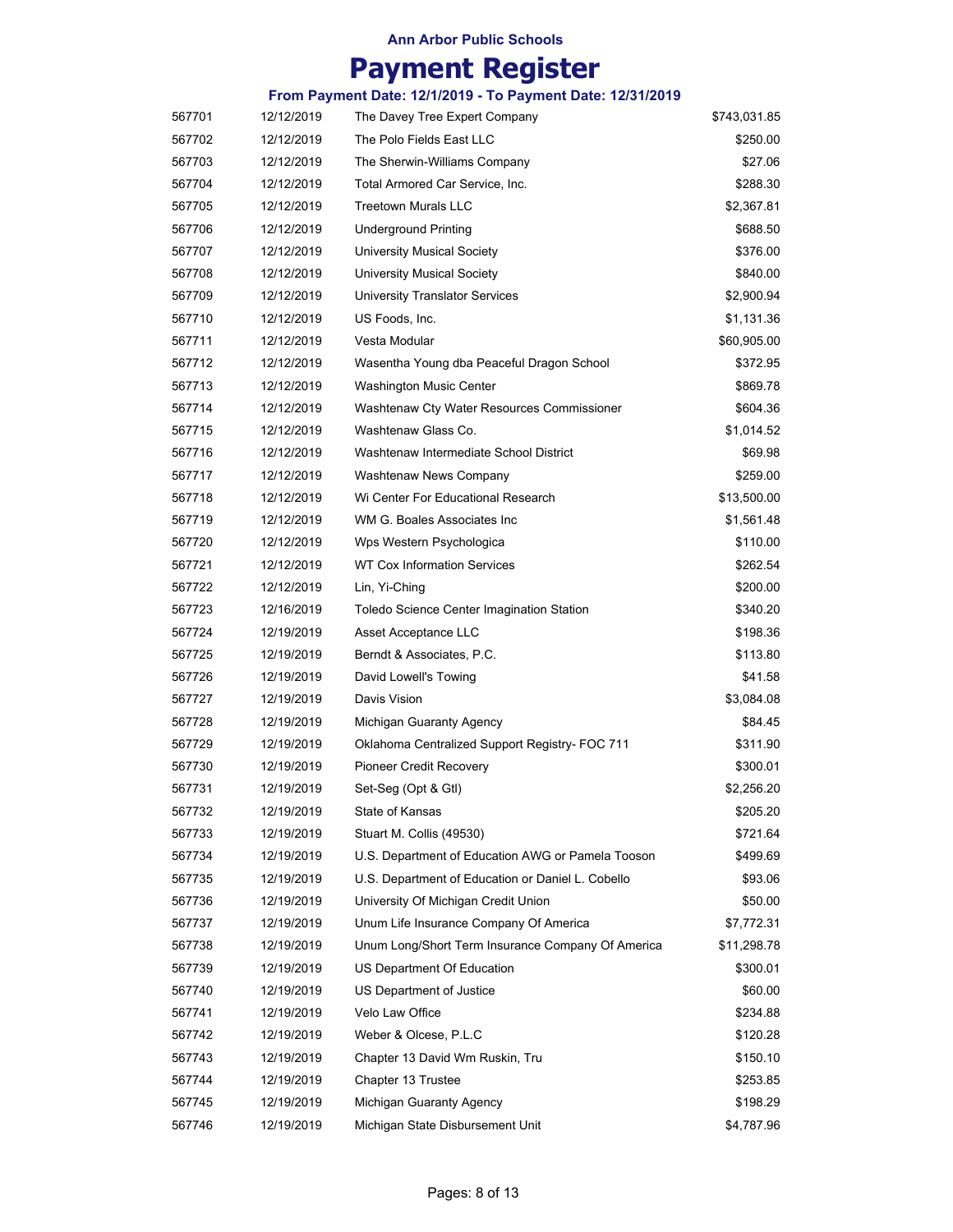|        |            | From Payment Date: 12/1/2019 - To Payment Date: 12/31/2019 |              |
|--------|------------|------------------------------------------------------------|--------------|
| 567747 | 12/19/2019 | Office Of The Chapter 13 Trustee                           | \$516.59     |
| 567748 | 12/19/2019 | Texas Child Support Disburse. Unit                         | \$36.74      |
| 567749 | 12/19/2019 | United States Treasury                                     | \$271.63     |
| 567750 | 12/19/2019 | US Department Of Education                                 | \$91.27      |
| 567751 | 12/19/2019 | US Department Of Education                                 | \$71.23      |
| 567752 | 12/19/2019 | US Department Of Education                                 | \$84.67      |
| 567753 | 12/19/2019 | US Dept Of Education                                       | \$202.82     |
| 567754 | 12/19/2019 | Washington State Support Registry                          | \$230.76     |
| 567755 | 12/19/2019 | A and N Electric, Inc.                                     | \$17,000.00  |
| 567756 | 12/19/2019 | A.F. Smith Electric, Inc.                                  | \$8,708.00   |
| 567757 | 12/19/2019 | <b>AM Services</b>                                         | \$25,403.05  |
| 567758 | 12/19/2019 | Ann Arbor/Ypsilanti Regional Chamber                       | \$5,000.00   |
| 567759 | 12/19/2019 | Apple Computer Inc                                         | \$1,593.00   |
| 567760 | 12/19/2019 | <b>Arbor Scientific</b>                                    | \$1,287.47   |
| 567761 | 12/19/2019 | Arbor Springs Water                                        | \$19.00      |
| 567762 | 12/19/2019 | Barraco, Anthony, Robert                                   | \$500.00     |
| 567763 | 12/19/2019 | Beckett & Raeder Inc                                       | \$18,000.00  |
| 567764 | 12/19/2019 | <b>Blick Art Materials LLC</b>                             | \$795.08     |
| 567765 | 12/19/2019 | Boilers, Controls & Equipment, Inc.                        | \$1,115.73   |
| 567766 | 12/19/2019 | Building Technology Associates, Inc.                       | \$21,582.48  |
| 567767 | 12/19/2019 | <b>Carpentry Concepts &amp; Ceilings</b>                   | \$16,500.18  |
| 567768 | 12/19/2019 | Cassandra Benion DBA ECT - Educate, Consult, Train         | \$4,000.00   |
| 567769 | 12/19/2019 | Catania, Joshua                                            | \$425.00     |
| 567770 | 12/19/2019 | CEI Michigan LLC                                           | \$18,206.00  |
| 567771 | 12/19/2019 | Center for Responsive Schools, Inc.                        | \$1,438.20   |
| 567772 | 12/19/2019 | Central Michigan Paper (cmp)                               | \$1,607.50   |
| 567773 | 12/19/2019 | Chords, Inc; Therapy Travelers                             | \$4,020.00   |
| 567774 | 12/19/2019 | Cintas                                                     | \$2,286.32   |
| 567775 | 12/19/2019 | City Of Ann Arbor Police Dept.                             | \$1,895.04   |
| 567776 | 12/19/2019 | City Of Ann Arbor Police Dept.                             | \$676.18     |
| 567777 | 12/19/2019 | Clark Hill PLLC                                            | \$34,578.95  |
| 567778 | 12/19/2019 | Clio Herald/Bridgeport Herald/Crossroad Advertiser         | \$155.00     |
| 567779 | 12/19/2019 | Colman Wolf Supply Company                                 | \$1,785.14   |
| 567780 | 12/19/2019 | Compass Group, DBA Chartwells K-12                         | \$382,613.08 |
| 567781 | 12/19/2019 | <b>Complete Production System Inc</b>                      | \$520.00     |
| 567782 | 12/19/2019 | Data Finch Technologies, Inc.                              | \$1,889.24   |
| 567783 | 12/19/2019 | Deaf Community Advocacy Network                            | \$2,981.25   |
| 567784 | 12/19/2019 | Dell Marketing LP                                          | \$1,149.99   |
| 567785 | 12/19/2019 | Detroit Edison Or Dte Energy                               | \$104,385.72 |
| 567786 | 12/19/2019 | <b>Dexter Community Schools</b>                            | \$248.00     |
| 567787 | 12/19/2019 | Distributive Education Clubs Of America (deca Inc          | \$51.00      |
| 567788 | 12/19/2019 | Dows Equipment                                             | \$375.00     |
| 567789 | 12/19/2019 | Dte Energy                                                 | \$24,129.80  |
| 567790 | 12/19/2019 | <b>Edmondson Security Solutions</b>                        | \$1,886.00   |
| 567791 | 12/19/2019 | Ferguson Enterprises, Inc.                                 | \$36,040.64  |
| 567792 | 12/19/2019 | Fiber Link Inc.                                            | \$906.25     |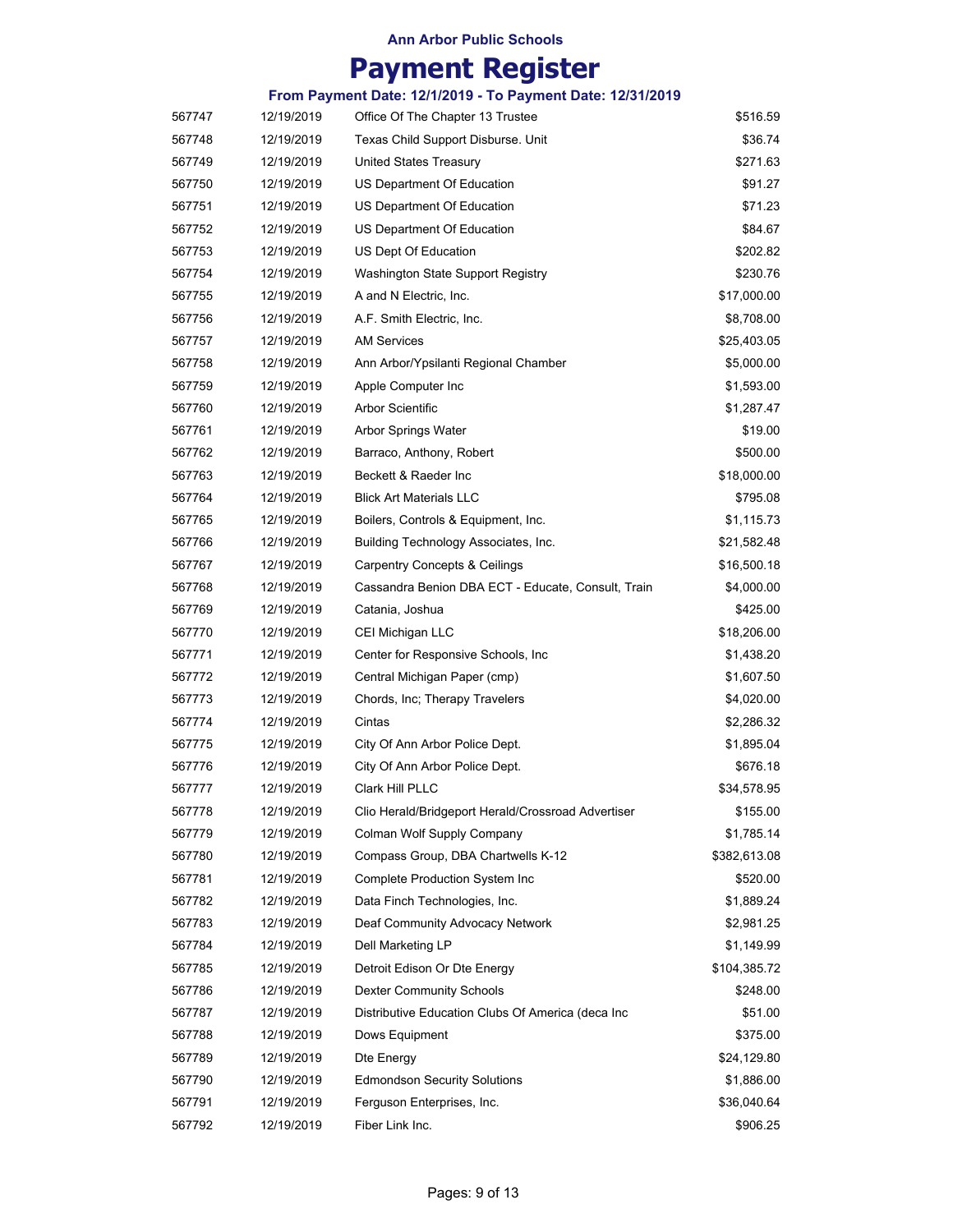# **Payment Register**

| 567793 | 12/19/2019 | <b>Fisher Scientific</b>                           | \$306.26    |
|--------|------------|----------------------------------------------------|-------------|
| 567794 | 12/19/2019 | Flyleaf Publishing, LLC                            | \$402.28    |
| 567795 | 12/19/2019 | Follett School Solutions, Inc.                     | \$115.85    |
| 567796 | 12/19/2019 | Forrestal, Garrett                                 | \$100.00    |
| 567797 | 12/19/2019 | Fox, Leah                                          | \$75.00     |
| 567798 | 12/19/2019 | G2 Consulting Group, LLC                           | \$3,125.00  |
| 567799 | 12/19/2019 | Geoffrey Theodore Stanton                          | \$1,710.00  |
| 567800 | 12/19/2019 | Gordon Food Service                                | \$309.89    |
| 567801 | 12/19/2019 | GovConnection Inc                                  | \$138.49    |
| 567802 | 12/19/2019 | Goyette Mechanical Co                              | \$85,627.62 |
| 567803 | 12/19/2019 | Great Lakes Environmental Service, Inc.            | \$33,140.00 |
| 567804 | 12/19/2019 | Great Lakes Hotel Supply Company                   | \$59,981.03 |
| 567805 | 12/19/2019 | Gross, Amanda                                      | \$1,000.00  |
| 567806 | 12/19/2019 | <b>Heikkinen Productions</b>                       | \$1,250.00  |
| 567807 | 12/19/2019 | Herff-Jones                                        | \$1,799.20  |
| 567808 | 12/19/2019 | <b>Howell Nature Center</b>                        | \$34,962.50 |
| 567809 | 12/19/2019 | Infinite Technologies LLC                          | \$215.00    |
| 567810 | 12/19/2019 | Iron Mountain                                      | \$475.85    |
| 567811 | 12/19/2019 | J.C. Ehrlich Pest Control                          | \$2,339.00  |
| 567812 | 12/19/2019 | James Lee Michaels DBA Avery Systems               | \$2,939.00  |
| 567813 | 12/19/2019 | Johnstone Supply Detroit Group                     | \$5,784.79  |
| 567814 | 12/19/2019 | Kone Incorporated                                  | \$1,411.58  |
| 567815 | 12/19/2019 | Language Circle Enterprise                         | \$150.00    |
| 567816 | 12/19/2019 | Literacy Resources, Inc.                           | \$427.95    |
| 567817 | 12/19/2019 | Little Caesars Pizza                               | \$596.42    |
| 567818 | 12/19/2019 | Lovin Comfort LLC                                  | \$411.00    |
| 567819 | 12/19/2019 | Lucks Music Library                                | \$359.37    |
| 567820 | 12/19/2019 | Margolis Companies, Inc.                           | \$5,711.00  |
| 567821 | 12/19/2019 | <b>Mediscan Staffing Services</b>                  | \$11,375.00 |
| 567822 | 12/19/2019 | Meltzer, Noah                                      | \$2,000.00  |
| 567823 | 12/19/2019 | Michael Harrington                                 | \$350.00    |
| 567824 | 12/19/2019 | Michigan Assoc. of Superintendents & Admnistrators | \$200.00    |
| 567825 | 12/19/2019 | Michigan DECA                                      | \$1,523.00  |
| 567826 | 12/19/2019 | Michigan Event Parking, LLC                        | \$10,050.77 |
| 567827 | 12/19/2019 | Michigan Power Rodding, Inc.                       | \$588.00    |
| 567828 | 12/19/2019 | Midwestern Consulting Inc-Mci                      | \$23,940.00 |
| 567829 | 12/19/2019 | Miller Canfield Paddock Stone Plc                  | \$1,462.50  |
| 567830 | 12/19/2019 | MLive Media Group                                  | \$231.76    |
| 567831 | 12/19/2019 | Multi-Health Systems, Inc.                         | \$1,097.50  |
| 567832 | 12/19/2019 | <b>Musical Resources</b>                           | \$91.99     |
| 567833 | 12/19/2019 | Neff Company                                       | \$1,071.00  |
| 567834 | 12/19/2019 | NeoFunds by Neopost                                | \$565.25    |
| 567835 | 12/19/2019 | Nicola's Books/little Professor Westgate           | \$240.00    |
| 567836 | 12/19/2019 | NUCO2 Inc                                          | \$312.26    |
| 567837 | 12/19/2019 | Office Depot                                       | \$7,949.17  |
| 567838 | 12/19/2019 | OHM Advisors                                       | \$3,868.50  |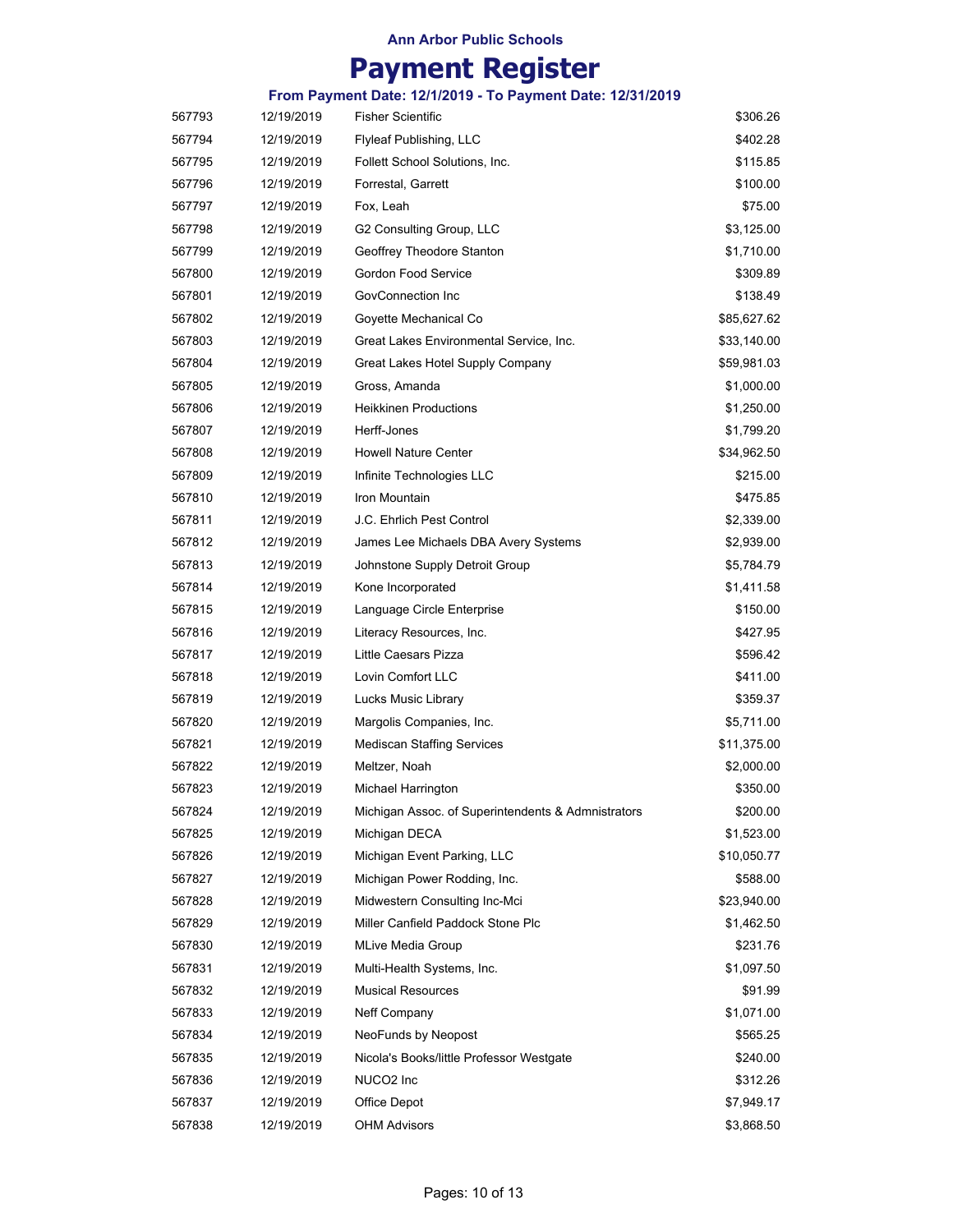|        |            | From Payment Date: 12/1/2019 - To Payment Date: 12/31/2019 |              |
|--------|------------|------------------------------------------------------------|--------------|
| 567839 | 12/19/2019 | <b>Pearson School Achievement Svs</b>                      | \$232.15     |
| 567840 | 12/19/2019 | <b>Pitney Bowes</b>                                        | \$457.80     |
| 567841 | 12/19/2019 | Pitney Bowes-Purchase Power                                | \$99.81      |
| 567842 | 12/19/2019 | <b>Pittsfield Charter Township</b>                         | \$170.54     |
| 567843 | 12/19/2019 | Planned Parenthood of Michigan                             | \$90.00      |
| 567844 | 12/19/2019 | Plante & Moran, PLLC                                       | \$9,345.00   |
| 567845 | 12/19/2019 | Print-Tech Inc                                             | \$132.20     |
| 567846 | 12/19/2019 | Professional Outreach Counseling Services                  | \$5,250.00   |
| 567847 | 12/19/2019 | Purvis & Foster                                            | \$7,351.00   |
| 567848 | 12/19/2019 | QBS, INC.                                                  | \$950.00     |
| 567849 | 12/19/2019 | <b>Quill Corporation</b>                                   | \$3,311.55   |
| 567850 | 12/19/2019 | Raney & Alexander                                          | \$800.00     |
| 567851 | 12/19/2019 | RKA Petroleum Companies, Inc.                              | \$27,130.47  |
| 567852 | 12/19/2019 | Scholastic Inc                                             | \$585.77     |
| 567853 | 12/19/2019 | School Nurse Supply, Inc.                                  | \$535.00     |
| 567854 | 12/19/2019 | School Specialty Inc*                                      | \$239.42     |
| 567855 | 12/19/2019 | Schoolpictures.com                                         | \$5,687.50   |
| 567856 | 12/19/2019 | Sentinel Technologies Inc                                  | \$555.00     |
| 567857 | 12/19/2019 | Service Sports, Inc.                                       | \$4,414.50   |
| 567858 | 12/19/2019 | Shen, Helen                                                | \$1,700.00   |
| 567859 | 12/19/2019 | Signs By Tomorrow                                          | \$1,630.00   |
| 567860 | 12/19/2019 | Solarwinds, Inc. Solarwinds Worldwide                      | \$2,464.00   |
| 567861 | 12/19/2019 | Soliant Health                                             | \$2,100.00   |
| 567862 | 12/19/2019 | Steve's Custom Signs, Inc.                                 | \$3,524.00   |
| 567863 | 12/19/2019 | Stevens Disposal & Recycling Services Inc                  | \$105.00     |
| 567864 | 12/19/2019 | Stone & Dirt                                               | \$2,500.00   |
| 567865 | 12/19/2019 | <b>Sunbelt Staffing</b>                                    | \$4,068.00   |
| 567866 | 12/19/2019 | The Enrico Group                                           | \$1,414.00   |
| 567867 | 12/19/2019 | The Sherwin-Williams Company                               | \$848.95     |
| 567868 | 12/19/2019 | Thompson, Kyle                                             | \$500.00     |
| 567869 | 12/19/2019 | Tls Productions, Inc.                                      | \$125.00     |
| 567870 | 12/19/2019 | Total Armored Car Service, Inc.                            | \$76.88      |
| 567871 | 12/19/2019 | UA 190-IBEW 252, LLC                                       | \$100.00     |
| 567872 | 12/19/2019 | Unit Packaging                                             | \$769.50     |
| 567873 | 12/19/2019 | United Sonz Inc.                                           | \$2,056.00   |
| 567874 | 12/19/2019 | <b>University Musical Society</b>                          | \$651.00     |
| 567875 | 12/19/2019 | University of Michigan / Athletic Dept                     | \$1,000.00   |
| 567876 | 12/19/2019 | US Foods, Inc.                                             | \$432.71     |
| 567877 | 12/19/2019 | Vernier Software & Technology                              | \$6,372.17   |
| 567878 | 12/19/2019 | VS America Inc                                             | \$121,978.96 |
| 567879 | 12/19/2019 | Vsc Inc. Videoland Service Co.                             | \$2,239.00   |
| 567880 | 12/19/2019 | W W Williams Midwest Inc.                                  | \$1,400.00   |
| 567881 | 12/19/2019 | Warren Wheeler, CPSI, LLC                                  | \$4,125.00   |
| 567882 | 12/19/2019 | <b>Washtenaw Communications</b>                            | \$733.50     |
| 567883 | 12/19/2019 | Washtenaw Glass Co.                                        | \$337.59     |
| 567884 | 12/19/2019 | Washtenaw Intermediate School District                     | \$260.00     |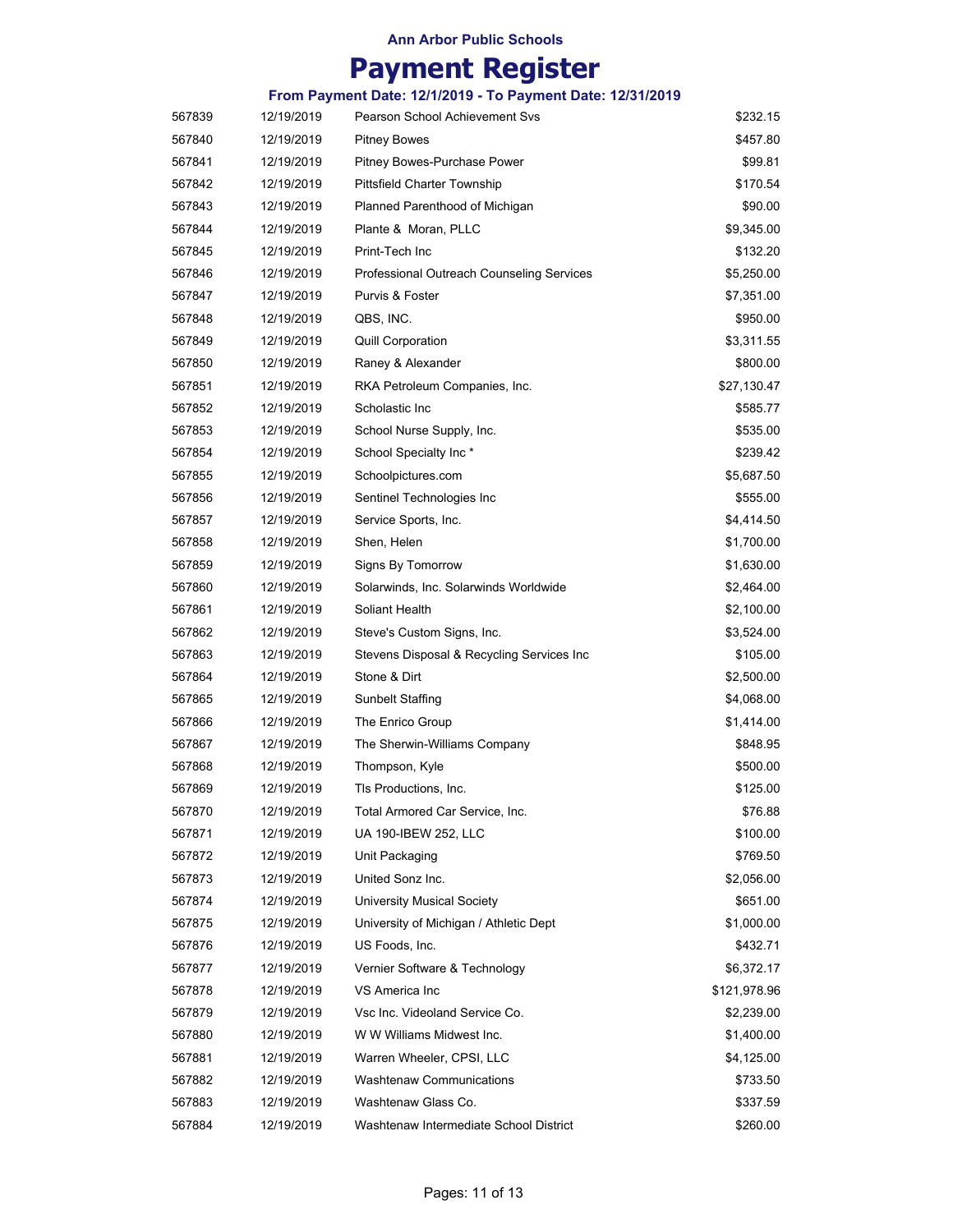# **Payment Register**

| From Payment Date: 12/1/2019 - To Payment Date: 12/31/2019 |  |
|------------------------------------------------------------|--|

| 567885             | 12/19/2019 | Waste Management                 | \$994.50       |
|--------------------|------------|----------------------------------|----------------|
| 567886             | 12/19/2019 | Wayne Resa                       | \$15.00        |
| 567887             | 12/19/2019 | White, Meredith, Ellen           | \$1,300.00     |
| 567888             | 12/19/2019 | <b>Wild Swan Theatre</b>         | \$612.50       |
| 567889             | 12/19/2019 | Wilson, Cameron                  | \$475.00       |
| 567890             | 12/19/2019 | <b>Wolverine Sports Supply</b>   | \$429.67       |
| 567891             | 12/19/2019 | Wolverine Supply Inc             | \$5,861.30     |
| 567892             | 12/19/2019 | Zurich Deductible Recovery Group | \$431.36       |
| 567893             | 12/19/2019 | Paradigm Equities Inc            | \$8,477.19     |
| 567894             | 12/19/2019 | Bryson, Terri                    | \$55.00        |
| 567895             | 12/20/2019 | Pediatric Therapy Associates     | \$48,926.00    |
| 567896             | 12/23/2019 | Gaynor, Jeffrey, T               | \$130.00       |
| 567897             | 12/23/2019 | Johnson, Bryan, Lee              | \$130.00       |
| 567898             | 12/23/2019 | Kelly-Shaieb, Jessica, Leigh     | \$130.00       |
| 567899             | 12/23/2019 | Lazarus, Rebecca, Ruth           | \$130.00       |
| 567900             | 12/23/2019 | Mitchell, Harmony, Tynisha       | \$130.00       |
| 567901             | 12/23/2019 | Simone Danyiell Lightfoot        | \$130.00       |
| 567902             | 12/23/2019 | <b>Susan Eunice Baskett</b>      | \$130.00       |
| Type Check Totals: |            |                                  | \$6,734,387.12 |

Chase-Checking - General Fund -Checking Total

| Transaction Amount Reconciled Amount |        |  |
|--------------------------------------|--------|--|
| \$6,734,387.12                       | \$0.00 |  |
| \$0.00                               | \$0.00 |  |
| \$0.00                               | \$0.00 |  |
| \$0.00                               | \$0.00 |  |
| \$6,734,387.12                       | \$0.00 |  |

|                | Transaction Amount Reconciled Amount |  |
|----------------|--------------------------------------|--|
| \$6,734,387.12 | \$0.00                               |  |
| \$0.00         | \$0.00                               |  |
| \$0.00         | \$0.00                               |  |
| \$0.00         | \$0.00                               |  |
| \$6,734,387.12 | \$0.00                               |  |

#### **Grand Totals:**

| <b>Transaction Amount</b> | Reconciled |
|---------------------------|------------|
| \$6,734,387.12            | \$0.00     |
| \$0.00                    | \$0.00     |
| \$0.00                    | \$0.00     |
| \$0.00                    | \$0.00     |
| \$6,734,387.12            | \$0.00     |

| <b>Transaction Amount</b> | Reconciled |
|---------------------------|------------|
| \$6,734,387.12            | \$0.00     |
| \$0.00                    | \$0.00     |
| \$0.00                    | \$0.00     |
| \$0.00                    | \$0.00     |